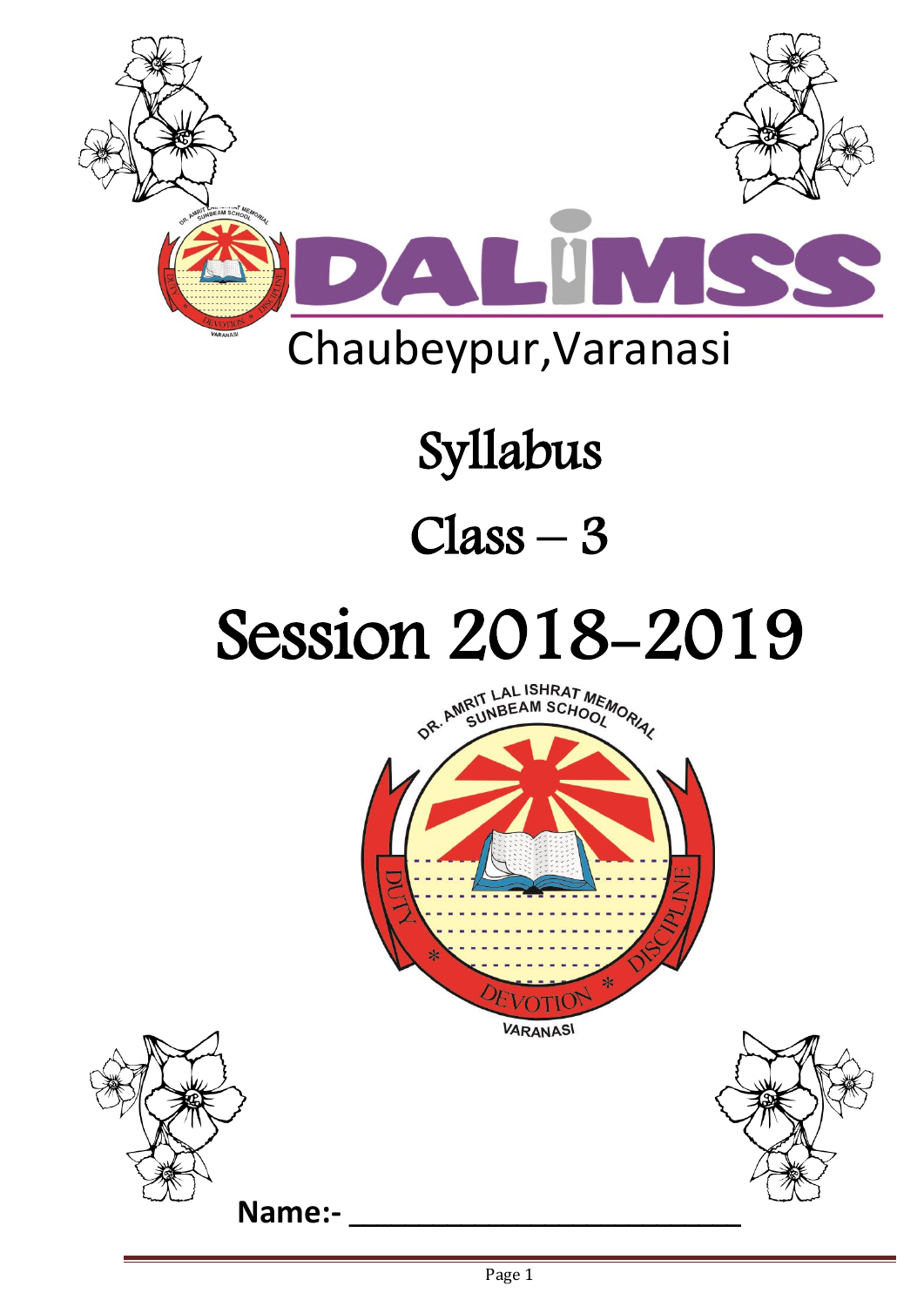### **ENGLISH**

| <b>HALF YEARLY</b> |                          |                                        |
|--------------------|--------------------------|----------------------------------------|
| <b>April</b>       |                          | 1. Pandas for Real                     |
|                    |                          | 2. Sunshine Hill                       |
| May                |                          | <b>Grain and Bear It</b>               |
| July               |                          | <b>3.</b> Birbal in Exile              |
| <b>August</b>      |                          | 4. The wish maker                      |
|                    |                          | The Rainbow                            |
|                    |                          | 5. Rescuing spot                       |
| September :        |                          | <b>6. Country Mouse and Town Mouse</b> |
|                    |                          | A good play                            |
|                    |                          | (Revision ch-1 to 6)                   |
| <b>ANNUAL</b>      |                          |                                        |
| <b>October</b>     | $\cdot$ .                | <b>7.</b> Ranojit's Party              |
|                    |                          | 8. A Gift for Disha                    |
|                    |                          | Betty at the Party                     |
| <b>November</b>    | $\ddot{\cdot}$           | <b>9.</b> Little Arjuna                |
|                    |                          | 10. A visit to the Taj                 |
|                    |                          | A city Sand- Pile                      |
| <b>December</b>    |                          | <b>11.</b> At the Parade               |
|                    |                          | 12. The Elves and the Shoemaker        |
| <b>January</b>     | $\frac{1}{2}$            | Little things                          |
| <b>February</b>    | $\overline{\phantom{a}}$ | <b>Revision</b>                        |
| <b>March</b>       |                          | <b>Revision ch-7 to 12</b>             |
|                    |                          |                                        |
|                    |                          | <b>ENGLISH GRAMMAR</b>                 |
| <b>HALF YEARLY</b> |                          |                                        |
| April              |                          | <b>1.</b> Alphabetical order           |
|                    |                          | 2. Nouns                               |
|                    |                          | 3. Pronouns                            |
|                    |                          | 4. Articles                            |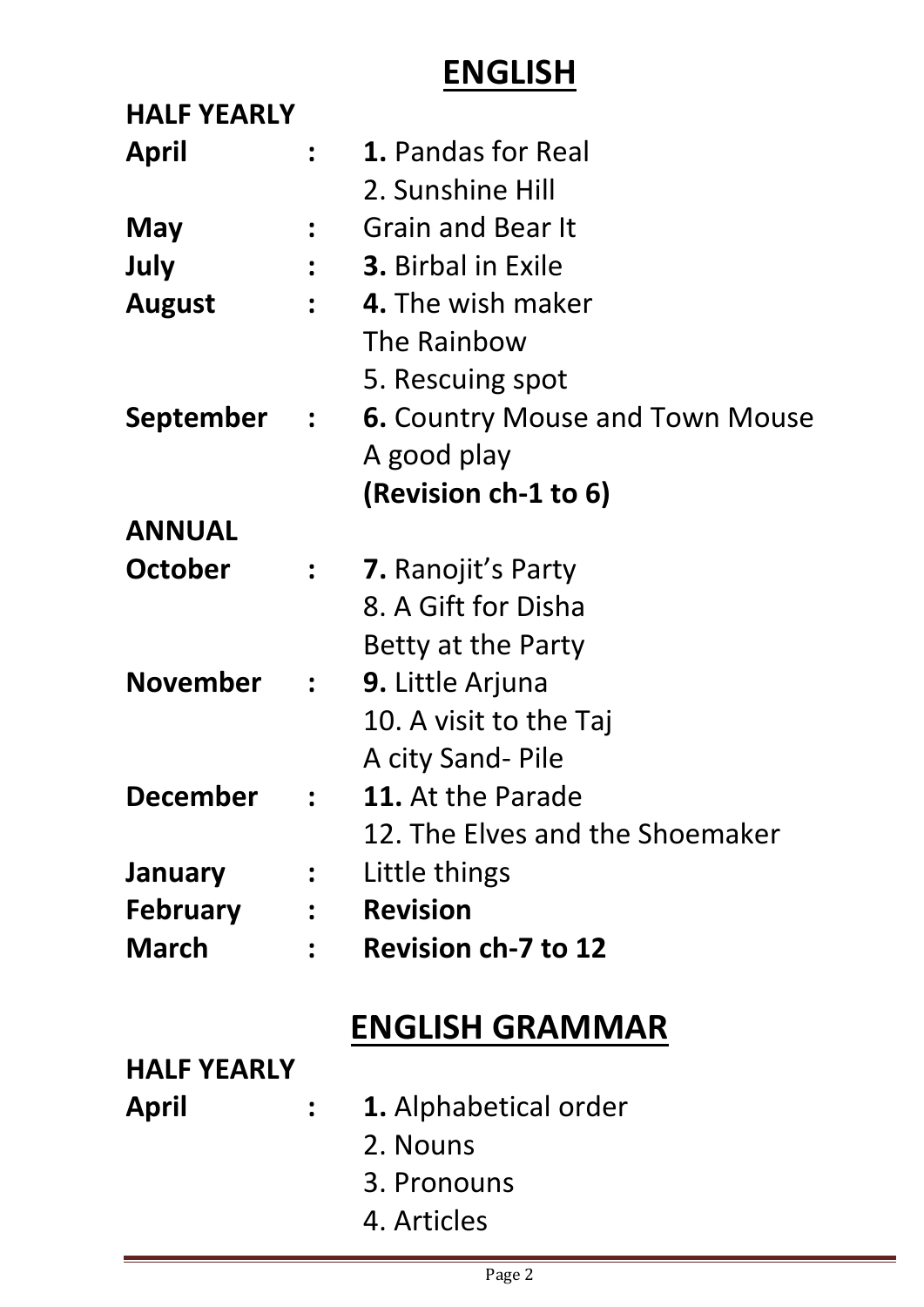| May              |                                         | 5. Verbs                                    |
|------------------|-----------------------------------------|---------------------------------------------|
|                  |                                         | 6. Tenses                                   |
| July             | $\frac{1}{2}$                           | <b>7.</b> Using Singular and Plural         |
|                  |                                         | 8. Adjectives                               |
|                  |                                         | 9. Adverbs                                  |
|                  |                                         | 10. Conjunction                             |
| <b>August</b>    | $\frac{1}{2}$                           | <b>11.</b> Prepositions                     |
|                  |                                         | 12. Punctuation                             |
|                  |                                         | 13. Subject and Predicate                   |
|                  |                                         | 14. Agreement of Subject and Verb           |
| <b>September</b> | $\mathcal{L} = \mathcal{L} \mathcal{L}$ | <b>15.</b> Types of Sentences               |
|                  |                                         | <b>16.</b> Words with more than one meaning |
|                  |                                         | <b>Revision ch-1 to 16</b>                  |
| <b>ANNUAL</b>    |                                         |                                             |
| <b>October</b>   | $\frac{1}{2}$                           | 17. Synonyms                                |
|                  |                                         | 18. Animals sounds and homes                |
|                  |                                         | 19. There, Their, They                      |
|                  |                                         | 20. Homophones                              |
|                  |                                         | 21. Overused words                          |
|                  |                                         | 22. Comprehension                           |
| <b>November</b>  | $\mathbf{r}$                            | 23. Alone on an Island                      |
|                  |                                         | 24. A colourful story                       |
|                  |                                         | 25. The Marvelous Homework and Hard         |
|                  |                                         | work Machine                                |
|                  |                                         | 26. The Boy who Hated Homework              |
| <b>December</b>  | $\mathcal{L}$                           | 27. The wind and the Sun                    |
|                  |                                         | 28. The musical Donkey                      |
|                  |                                         | 29. The Emperor's new clothes               |
|                  |                                         | 30. The First Tooth                         |
| <b>January</b>   |                                         | <b>31.</b> Christopher Columbus             |
|                  |                                         | Composition                                 |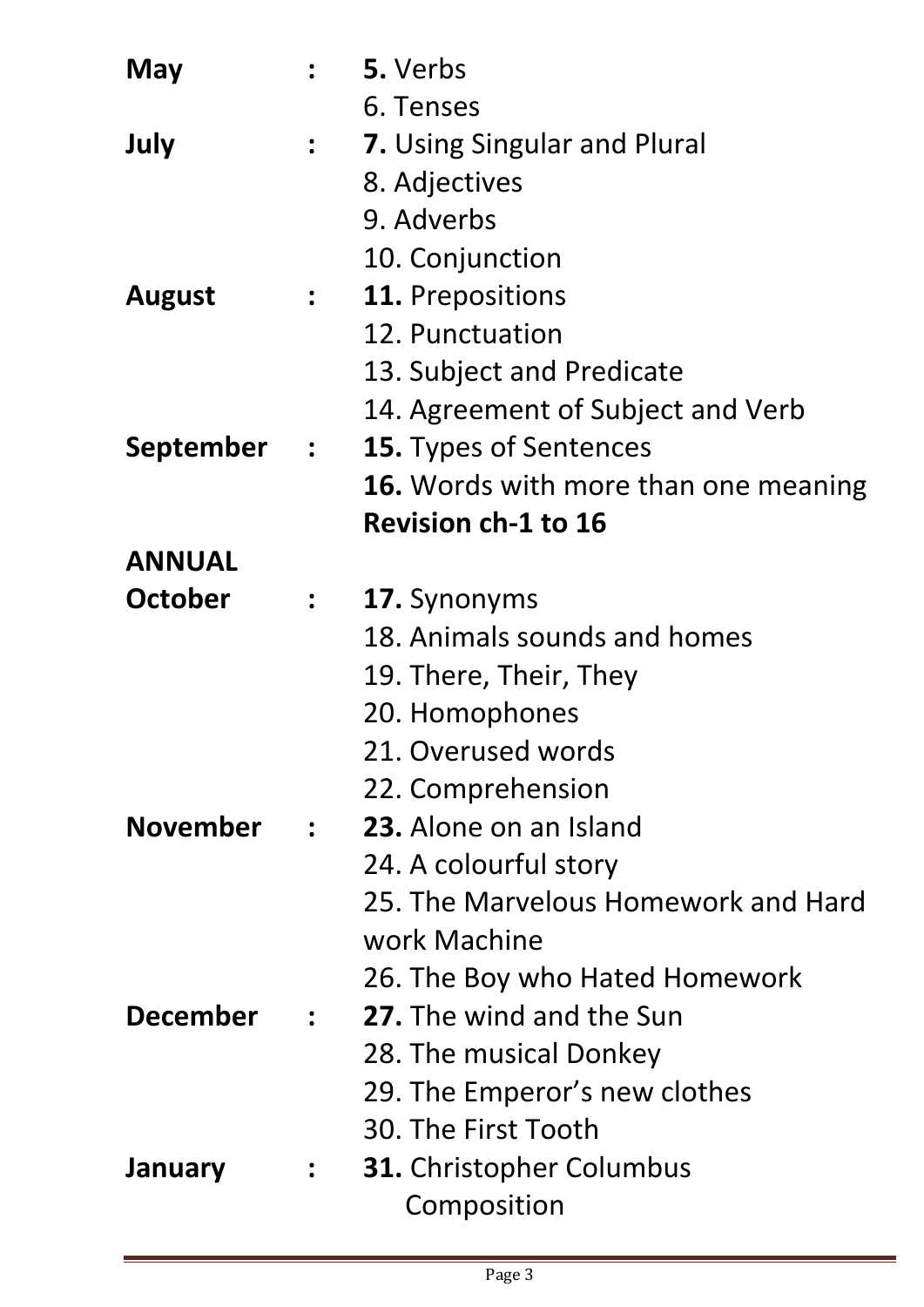|                 |              | 32. Personal Narrative Composition    |
|-----------------|--------------|---------------------------------------|
|                 |              | 33. Short story writing               |
| <b>February</b> |              | Questions for listening Comprehension |
| <b>March</b>    | $\mathbf{r}$ | <b>Revision ch-17 to 33</b>           |

## **ENGLISH PARCTICE BOOK**

| <b>HALF YEARLY</b> |                      |                                        |
|--------------------|----------------------|----------------------------------------|
| April              |                      | 1. Pandas for Real                     |
| May                | $\ddot{\phantom{a}}$ | 2. Sunshine Hill                       |
| July               | $\ddot{\bullet}$     | <b>3.</b> Birbal in Exile              |
|                    |                      | 4. The wish Maker                      |
| <b>August</b>      | $\ddot{\bullet}$     | <b>5.</b> Rescuing spot                |
| September          | $\mathbf{r}$         | <b>6.</b> Country mouse and Town mouse |
|                    |                      | <b>Revision ch-1 to 6</b>              |
| <b>ANNUAL</b>      |                      |                                        |
| <b>October</b>     | $\ddot{\bullet}$     | <b>7.</b> Ranojit's party              |
|                    |                      | 8. A gift for Disha                    |
| <b>November</b>    | $\ddot{\phantom{a}}$ | 9. Little Arjuna                       |
|                    |                      | 10. A visit to the Taj                 |
| <b>December</b>    | $\ddot{\phantom{a}}$ | 11. At the Parade                      |
| January            | $\ddot{\phantom{a}}$ | 12. The Elves and the Shoemaker        |
| Feb                | $\bullet$            | <b>Revision</b>                        |
| <b>March</b>       |                      | <b>Revision ch-7 to 12</b>             |

## **HINDI**

#### **HALF YEARLY**

| <b>April</b> | 1. उपवन के फूल   |
|--------------|------------------|
|              | 2. रूपा डरी नहीं |
| <b>May</b>   | 3. तीन ग्इियाँ   |
| July         | 4. समय का मोल    |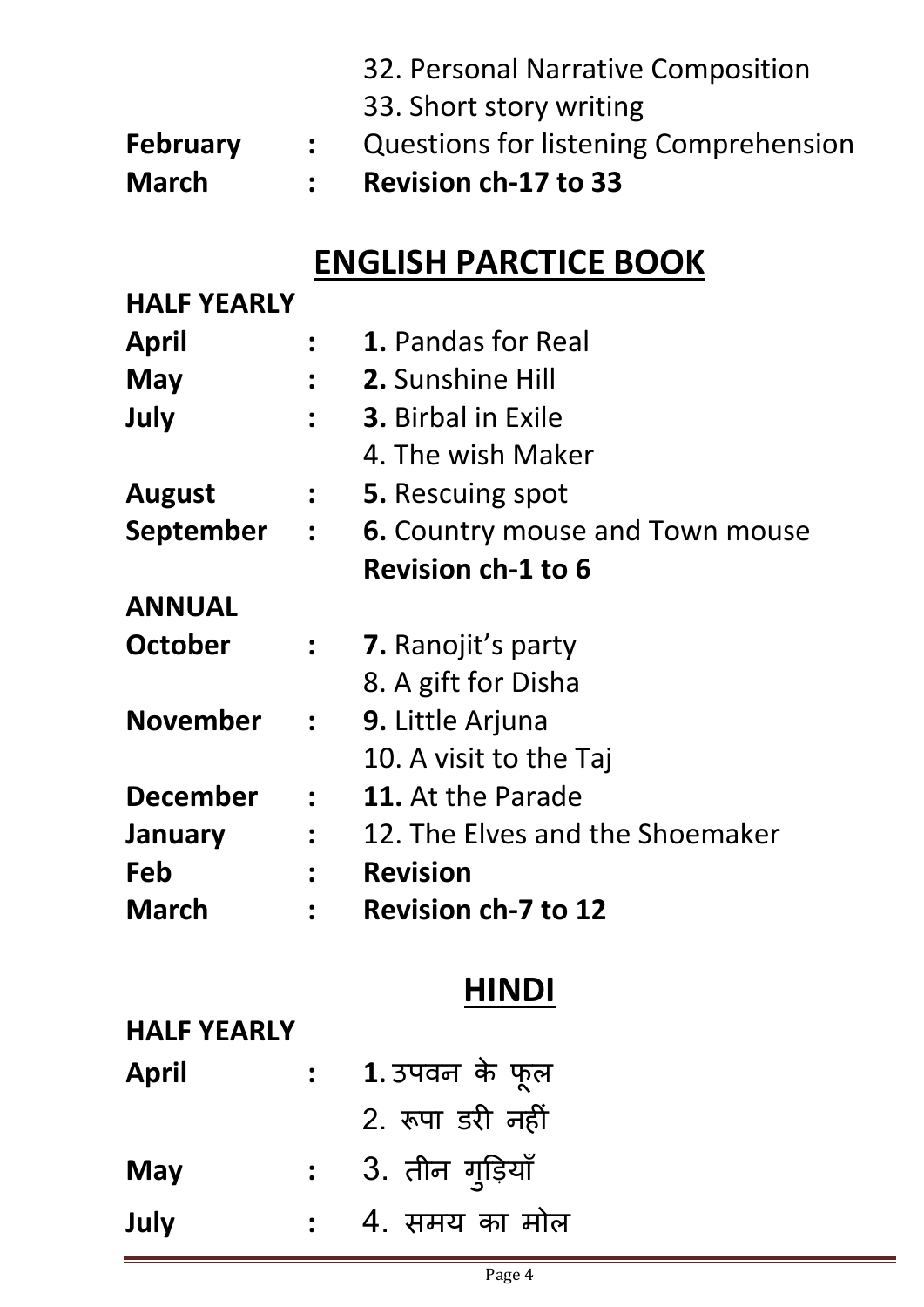|                    |                      | 5. राजेंद्र बाबू           |
|--------------------|----------------------|----------------------------|
| August             | $\mathbf{L}$         | 6. दूध का रंग              |
|                    |                      | 7. डामन और पिथियस          |
| September :        |                      | 8. आनंद ही आनंद            |
|                    |                      | <b>Revision ch-1 to 8</b>  |
| <b>ANNUAL</b>      |                      |                            |
| October            | $\ddot{\phantom{a}}$ | 9. शून्य                   |
|                    |                      | 10. अनोखी चिड़िया          |
| <b>November</b>    | $\frac{1}{2}$        | 11. पिकनिक                 |
|                    |                      | 12. दीप से दीप जलाओ        |
| <b>December</b>    | $\mathbf{r}$         | 13. पौधों का जीवन          |
| January            | $\frac{1}{2}$        | 14. विश्व पुस्तक मेला      |
| <b>February</b>    | $\ddot{\phantom{1}}$ | 15. सबसे बढ़कर हम          |
|                    |                      | 16. माइकल फैराडे           |
| March              |                      | <b>Revision ch-9 to 16</b> |
|                    |                      | <b>HINDI GRAMMAR</b>       |
| <b>HALF YEARLY</b> |                      |                            |
| April              |                      | $1.3$ गाषा                 |
|                    |                      | 2. वर्ण और वर्णमाला        |
| May                | $\ddot{\bullet}$     | 3. मात्राएँ, शब्द और वाक्य |
| July               |                      | <b>:</b> 4. संज्ञा         |
|                    |                      | <b>5. लिंग</b>             |
| August             |                      | <u>: 6. वचन</u>            |
|                    |                      | 7. सर्वनाम                 |
|                    |                      | 8. विशेषण                  |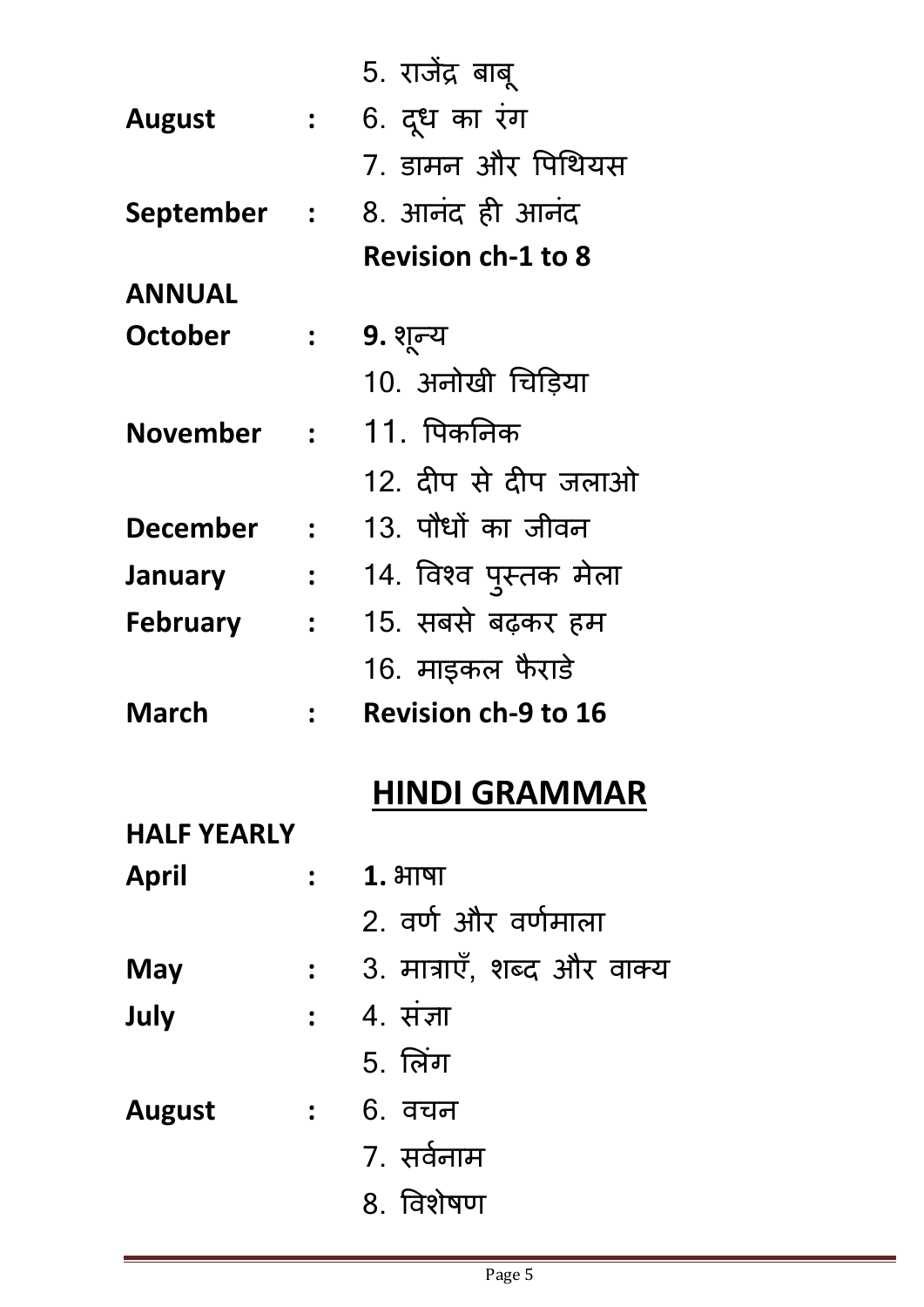| September : 9. क्रिया |                                         |                                           |
|-----------------------|-----------------------------------------|-------------------------------------------|
|                       |                                         | 10. अशुद्धि- शोधन                         |
|                       |                                         | <b>Revision ch-1 to 10</b>                |
| <b>ANNUAL</b>         |                                         |                                           |
| October               |                                         | :      11. पर्यायवाची शब्द                |
|                       |                                         | 12. विपरीतार्थक शब्द                      |
|                       |                                         | November : 13. अनेक शब्दों के लिए एक शब्द |
|                       |                                         | 14. विराम -चिन्ह                          |
|                       |                                         | 15. मुहावरे                               |
| <b>December</b>       | $\mathbf{r} = \mathbf{r}$               | 16. दिन, मास और पर्व                      |
| <b>January</b>        | $\mathcal{L} = \mathcal{L} \mathcal{L}$ | 17. पत्र- लेखन                            |
| <b>February</b>       | $\mathcal{L} = \frac{1}{2}$             | 18. अनुच्छेद लेखन                         |
|                       |                                         | 19. कहानी -लेखन                           |
| March                 |                                         | <b>Revision ch-11 to 19</b>               |
|                       |                                         | <b>MATHS</b>                              |
| <b>HALF YEARLY</b>    |                                         |                                           |
| April                 |                                         | Numbers up to ten thousand                |
|                       |                                         | <b>Regional and Roman Numerals</b>        |
|                       |                                         | Addition                                  |
| May                   |                                         | Subtraction                               |
| July                  |                                         | Multiplication                            |
| <b>August</b>         |                                         | <b>Division</b>                           |
|                       |                                         | Fraction                                  |
| September             | $\ddot{\phantom{a}}$                    | Money                                     |
|                       |                                         | <b>Revision</b>                           |
| <b>ANNUAL</b>         |                                         |                                           |

**October :** Measurement of Length Measurement of weight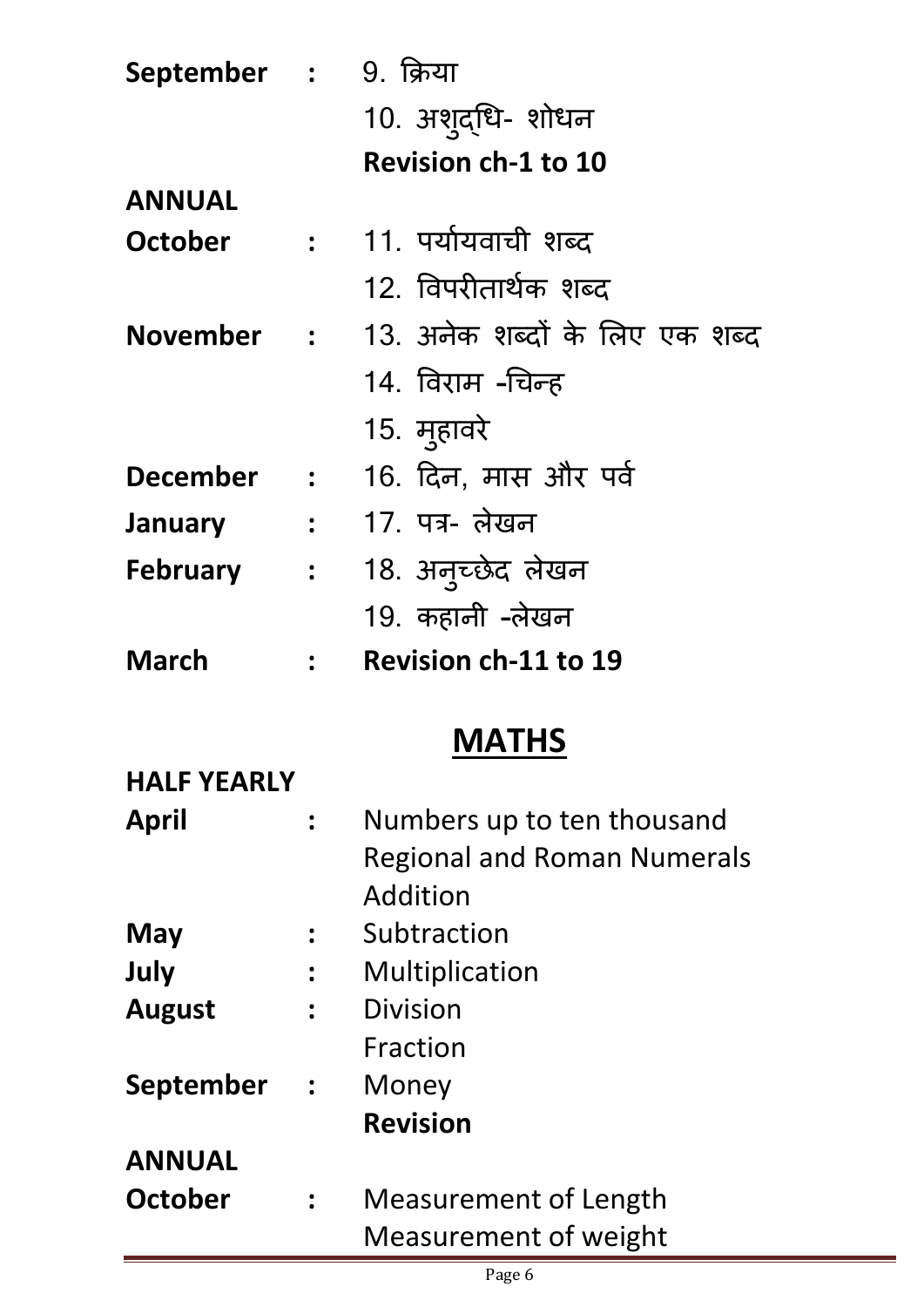|                 |                | Measurement of capacity (half) |
|-----------------|----------------|--------------------------------|
| <b>November</b> | $\ddot{\cdot}$ | <b>Measurement of Time</b>     |
|                 |                | Measurement of capacity        |
| <b>December</b> | $\ddot{\cdot}$ | Calendar                       |
|                 |                | Geometry                       |
| January         | $\ddot{\cdot}$ | Data handling                  |
| <b>February</b> | $\ddot{\cdot}$ | Patterns                       |
| <b>March</b>    |                | <b>Revision</b>                |

## **SCIENCE**

| <b>HALF YEARLY</b> |                      |                                            |
|--------------------|----------------------|--------------------------------------------|
| April              |                      | <b>1.</b> Living and Non-living things     |
|                    |                      | 2. Structure and Functions of a plant      |
| May                |                      | <b>3.</b> Animals and their feeding habits |
| July               |                      | 4. Birds- Beaks, claws and nests           |
| <b>August</b>      |                      | 5. Our body                                |
|                    |                      | 6. Staying healthy                         |
| September          | $\ddot{\bullet}$     | 7. Staying Safe                            |
|                    |                      | <b>Revision ch-1 to 7</b>                  |
| <b>ANNUAL</b>      |                      |                                            |
| October            |                      | <b>8.</b> Housing and clothing             |
|                    |                      | 9. Air and water                           |
| <b>November</b>    | $\ddot{\bullet}$     | <b>10.</b> Weather and seasons             |
|                    |                      | 11. Soils and Rocks                        |
| <b>December</b>    | $\ddot{\bullet}$     | <b>12.</b> The earth and its neighbours    |
| January            |                      | 13. Light, sound and force                 |
| <b>February</b>    | $\ddot{\phantom{a}}$ | 14. Measurement                            |
| <b>March</b>       |                      | <b>Revision ch-8 to 14</b>                 |
|                    |                      |                                            |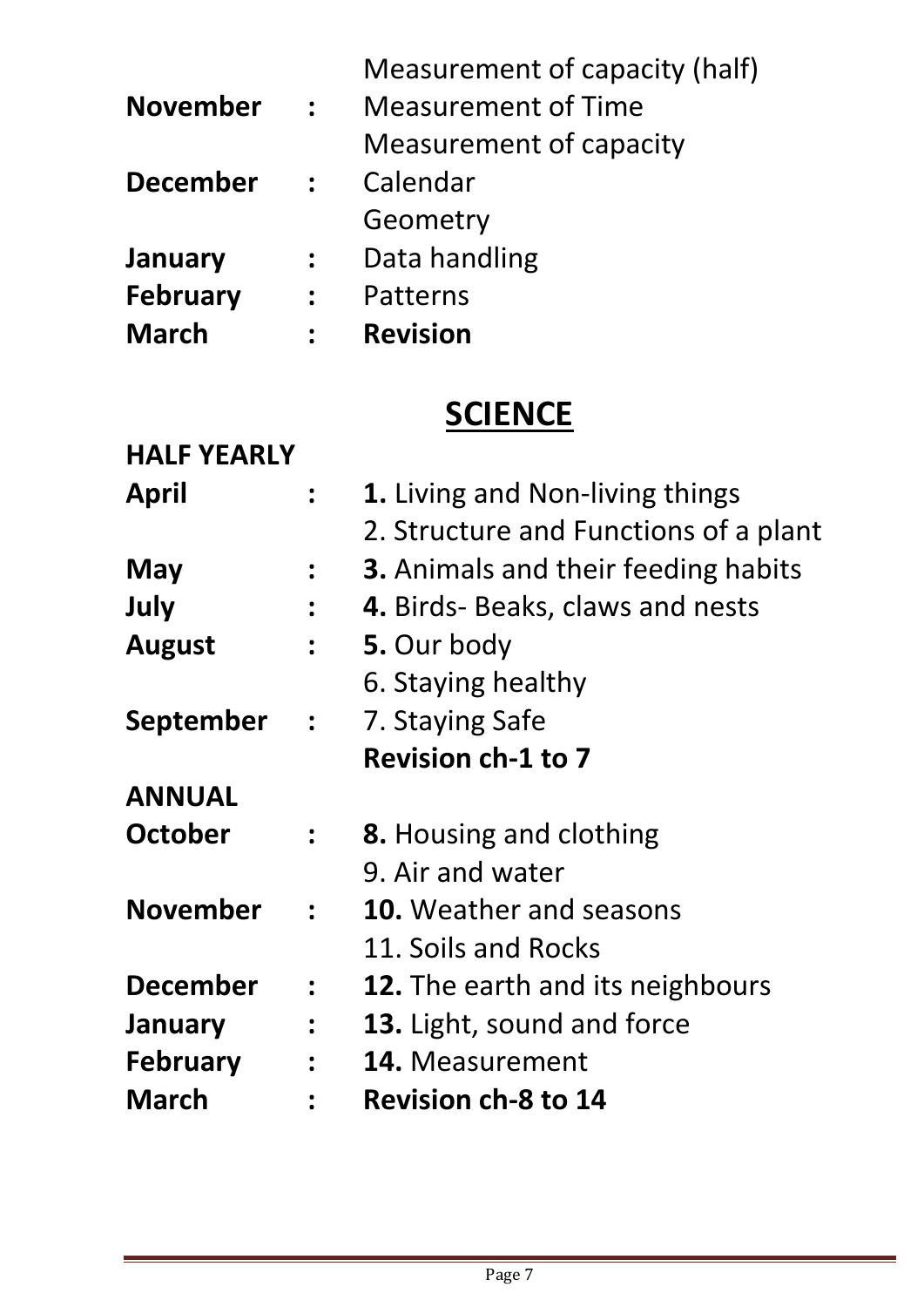# **S.ST**

| <b>HALF YEARLY</b> |                                   |
|--------------------|-----------------------------------|
|                    | : 1. Hello Universe               |
|                    | 2. Fascinating Earth              |
|                    | 3. Our world, Our Home            |
|                    | 4. Our Environment                |
|                    | <b>5.</b> Every drops counts      |
|                    | <b>6.</b> Amazing India           |
| $\ddot{\bullet}$   | 7. Good Governance                |
|                    | 8. Delhi                          |
|                    | September : 9. Mumbai             |
|                    | 10. Kolkata                       |
|                    | <b>Revision ch-1 to 10</b>        |
|                    |                                   |
|                    | : 11. Chennai                     |
|                    | 12. Incredible India              |
| $\frac{1}{2}$      | <b>13.</b> Villages of India      |
|                    | <b>14. Food for Thought</b>       |
|                    | : 15. India Weaves                |
|                    | <b>16.</b> Occupation             |
|                    | 17. Travel around                 |
| $\ddot{\cdot}$     | <b>18.</b> Communication          |
|                    | 19. Our Ancestors (The early man) |
|                    | <b>Revision ch-11 to 19</b>       |
|                    | <b>MORAL SCIENCE</b>              |
| <b>HALF YEARLY</b> |                                   |
|                    | 1. God is Great                   |
|                    | 2. Androcles and the lion         |
|                    | <b>3.</b> Krishna and Sudama      |
|                    | 4. I want Happiness               |
|                    |                                   |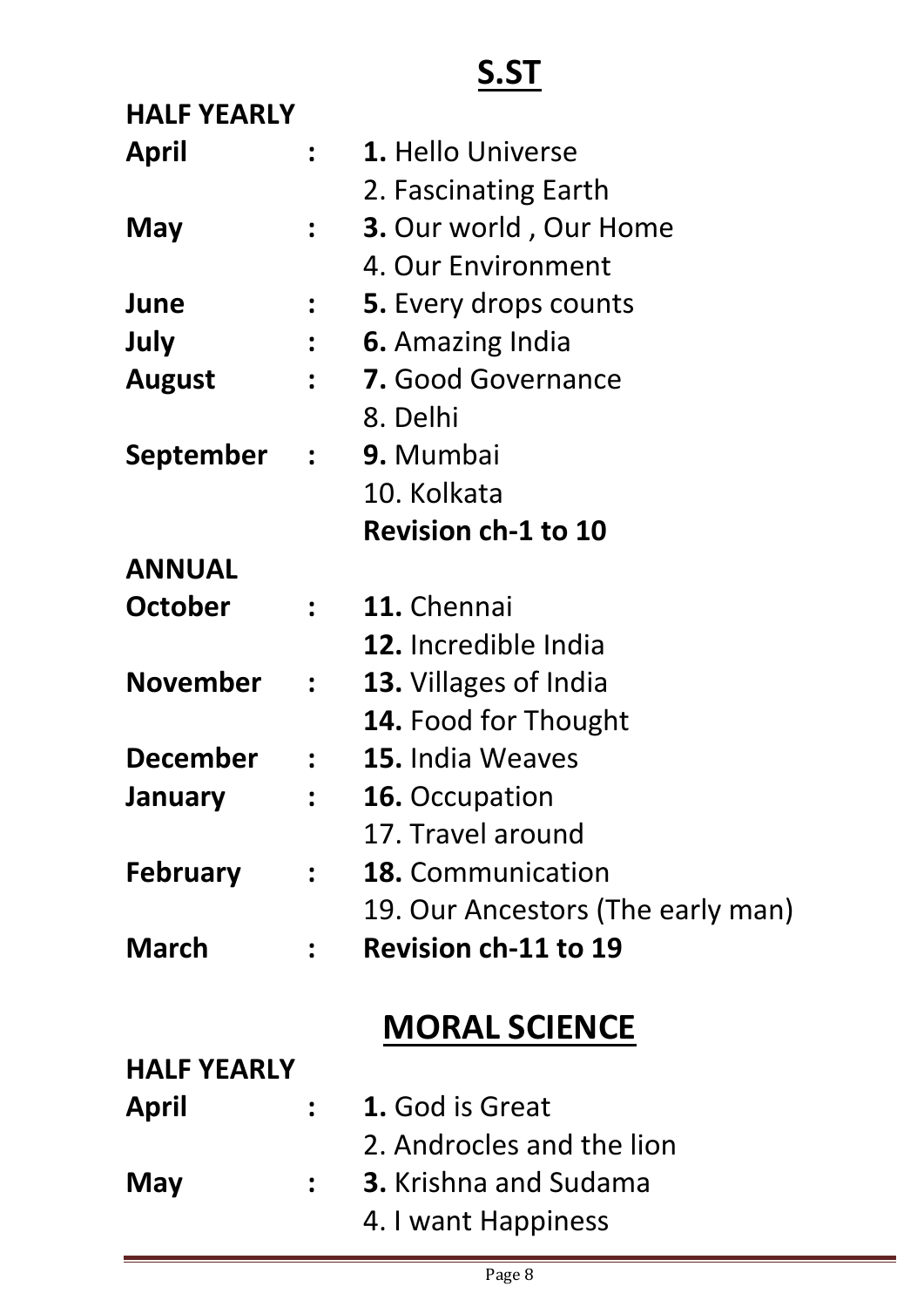| July            |                  | 5. Do things on time                        |
|-----------------|------------------|---------------------------------------------|
|                 |                  | <b>6.</b> Habits die hard                   |
| <b>August</b>   | $\frac{1}{2}$    | 7. The seed that didn't flower honesty      |
|                 |                  | <b>September :</b> 8. The world is a mirror |
|                 |                  | <b>Revision ch-1 to 8</b>                   |
| <b>ANNUAL</b>   |                  |                                             |
| October         | $\frac{1}{2}$    | <b>9. The Brave Boy</b>                     |
| <b>November</b> | $\mathbf{r}$     | <b>10.</b> The Iron balance                 |
| <b>December</b> | $\mathbf{r}$     | 11. Shravan Kumar                           |
| January         | $\ddot{\bullet}$ | <b>12.</b> The tree and the bush            |
| <b>February</b> | $\ddot{\bullet}$ | <b>Revision</b>                             |
| <b>March</b>    | $\ddot{\cdot}$   | <b>Revision ch-9 to 12</b>                  |

# **G.K**

| <b>HALF YEARLY</b> |                      |                                      |
|--------------------|----------------------|--------------------------------------|
| April              | $\ddot{\phantom{a}}$ | <b>Our National World</b>            |
|                    |                      | <b>2.</b> Unique animals             |
|                    |                      | 3. Tiny insects                      |
|                    |                      | 4. Birdy quiz                        |
|                    |                      | <b>5.</b> Endangered species         |
|                    |                      | 6. Animal products                   |
|                    |                      | 7. Parts of plants                   |
|                    |                      | 8. Plants quiz                       |
| May                | $\mathbf{L}$         | 9. Green leaves                      |
|                    |                      | <b>10. Wonderful trees</b>           |
|                    |                      | 11. Food ride                        |
|                    |                      | <b>12.</b> Books of great use        |
| June               | $\ddot{\bullet}$     | <b>13.</b> Famous people             |
|                    |                      | <b>14.</b> Countries and their Flags |
| July               | $\ddot{\phantom{a}}$ | 15. Languages around the world       |
|                    |                      | <b>16.</b> Famous structures         |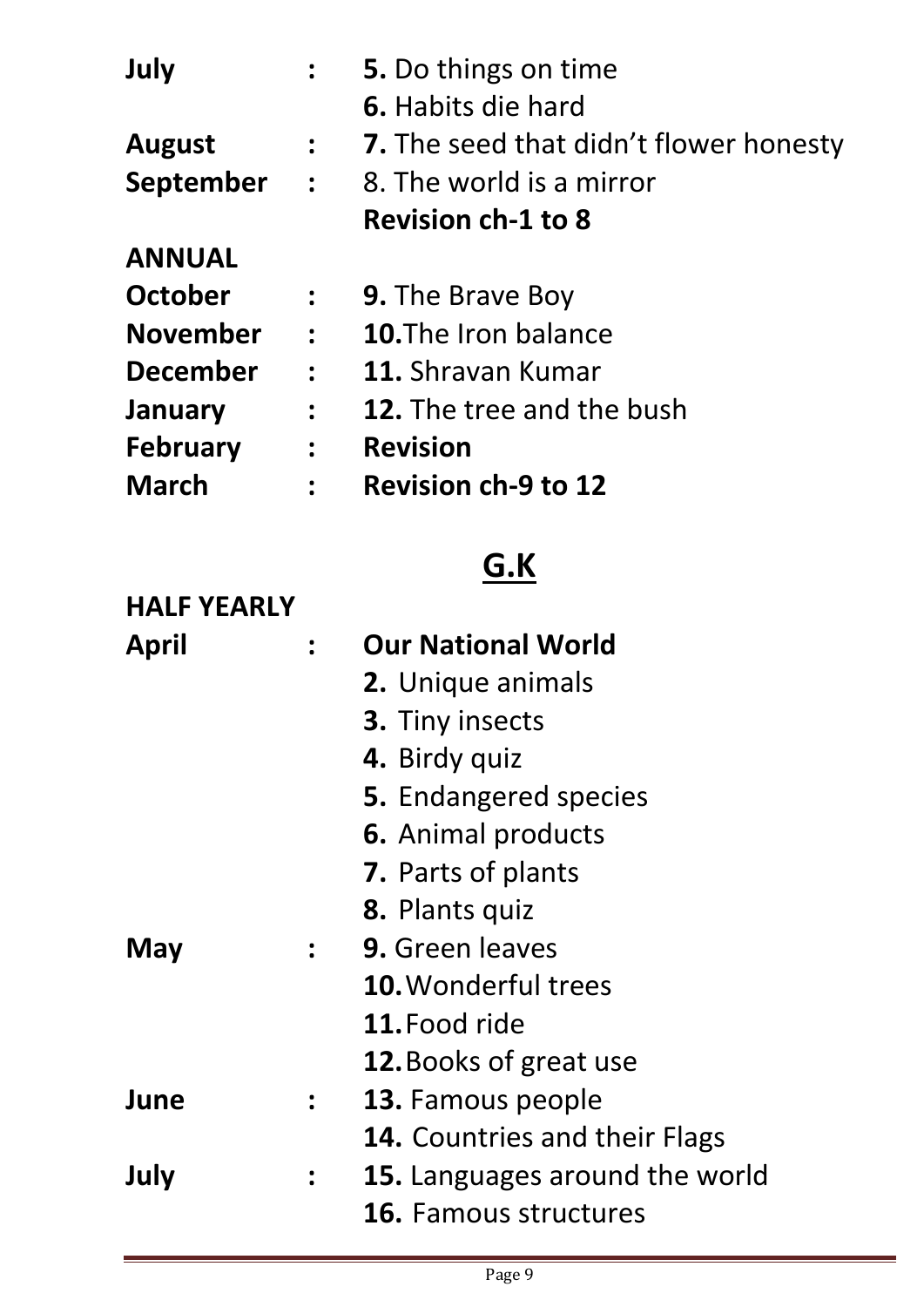|                 |                                         | <b>17.</b> About the currencies      |
|-----------------|-----------------------------------------|--------------------------------------|
|                 |                                         | 18. Our body                         |
|                 |                                         | <b>19.</b> Check your awareness      |
|                 |                                         | 20. Wonderful invention              |
|                 |                                         | <b>21.</b> Computer World            |
|                 |                                         | 22. Our Environment                  |
| <b>August</b>   | $\frac{1}{2}$                           | 23. Our Solar System                 |
|                 |                                         | 24. How to shop smart                |
|                 |                                         | 25. Table Manners                    |
|                 |                                         | <b>26. Pretty Peacock</b>            |
|                 |                                         | 27. Sudoku puzzle                    |
|                 |                                         | <b>28.</b> The honest auto driver    |
|                 |                                         | <b>29.</b> Riddles for you           |
| September       | $\mathcal{L} = \frac{1}{2} \mathcal{L}$ | <b>30. Popular sports</b>            |
|                 |                                         | 31. India at Olympics, 2016          |
|                 |                                         | <b>32.</b> Sporting Legends          |
|                 |                                         | <b>Revision ch-1 to 32</b>           |
| <b>ANNUAL</b>   |                                         |                                      |
| October         |                                         | <b>33.</b> Sporting competitions     |
|                 |                                         | <b>34.</b> Let's talk Bollywood      |
|                 |                                         | <b>35.</b> Who are these characters? |
|                 |                                         | <b>36.</b> More about India          |
|                 |                                         | <b>37.</b> Marvels of India          |
|                 |                                         | <b>38.</b> What's the new name?      |
| <b>November</b> | $\ddot{\cdot}$                          | <b>39.</b> So many languages         |
|                 |                                         | 40. Sobriquets                       |
|                 |                                         | <b>41.</b> Great Indian Leaders      |
|                 |                                         | <b>42.</b> Dances of India           |
|                 |                                         | 43. Fact fun                         |
|                 |                                         | <b>Miscellaneous</b>                 |
| <b>December</b> |                                         | 44. Mixed quiz                       |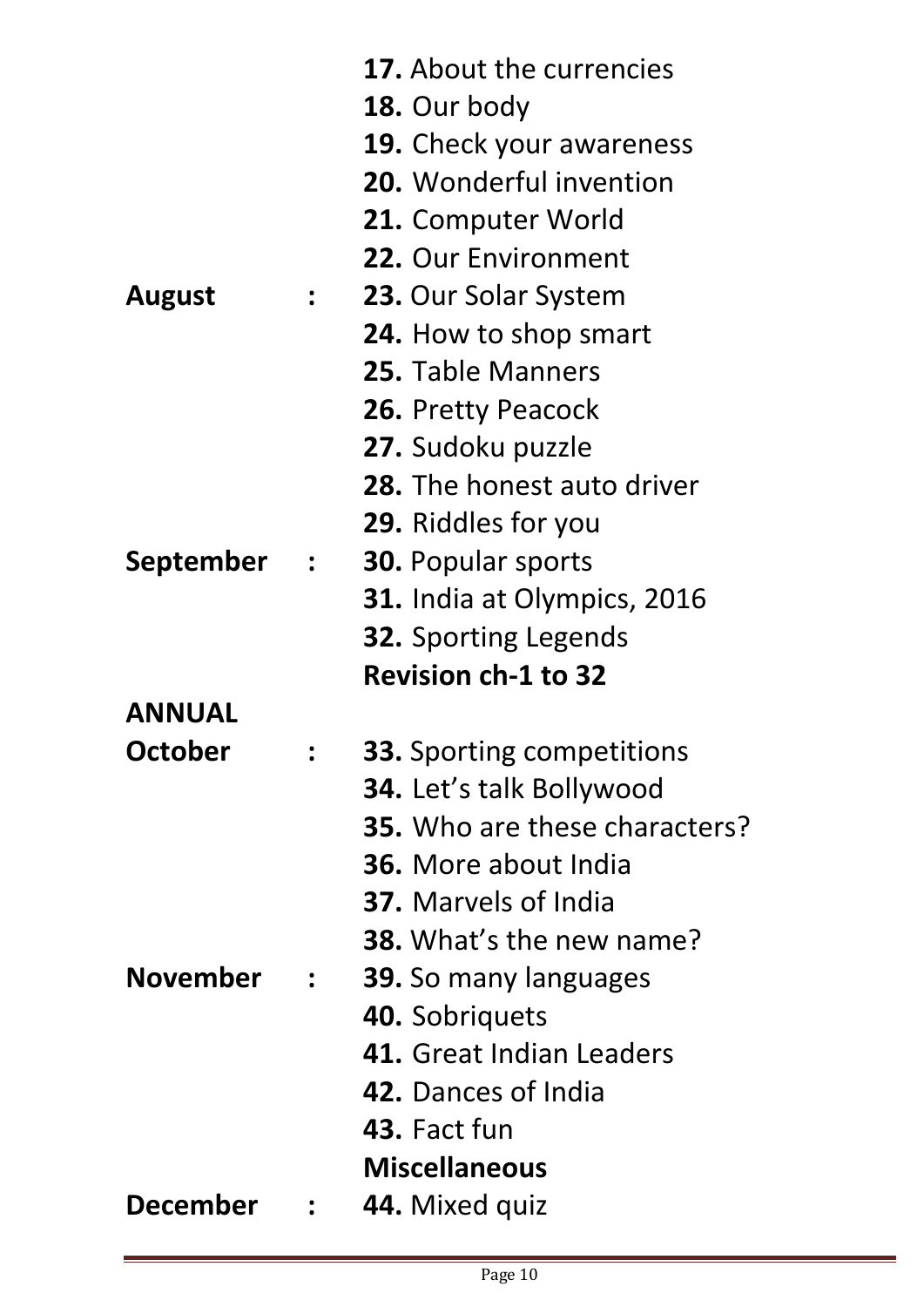|                 |                                                           | 45. Synonyms & Antonyms             |
|-----------------|-----------------------------------------------------------|-------------------------------------|
|                 |                                                           | 46. A class apart                   |
|                 |                                                           | 47. Places of interest              |
|                 |                                                           | <b>48.</b> Quiz time!               |
| <b>January</b>  | $\frac{1}{2}$                                             | 49. One word for many               |
|                 |                                                           | 50. Check your manners              |
|                 |                                                           | 51. Stay safe                       |
|                 |                                                           | <b>52.</b> Colourful hat            |
|                 |                                                           | <b>53.</b> Find the differences     |
| <b>February</b> | $\mathcal{L}=\frac{1}{2}$ . The $\mathcal{L}=\frac{1}{2}$ | <b>54.</b> The Gingerbread man      |
|                 |                                                           | <b>55.</b> Number crunching         |
|                 |                                                           | 56. - 57. Mental aptitude & Logical |
|                 |                                                           | Reasoning                           |
|                 |                                                           | <b>58.</b> Test paper- 1            |
|                 |                                                           | <b>59.</b> Test paper- 2            |
|                 |                                                           | <b>60.</b> Test paper- 3            |
| March           |                                                           | <b>Revision ch-33 to 60</b>         |

## **COMPUTER**

| <b>HALF YEARLY</b> |                 |                                   |
|--------------------|-----------------|-----------------------------------|
| <b>April/May</b>   |                 | : 1. Computer Basics              |
| June/ July         |                 | : <b>2. Computer Hardware</b>     |
| <b>August</b>      | $\mathbf{L}$    | <b>3.</b> Introduction to windows |
| September          | $\frac{1}{2}$ . | 4. Window Accessories and gadgets |
|                    |                 | <b>Revision ch-1 to 4</b>         |

#### **ANNUAL**

| October/ November : |              |  | <b>5.</b> More about Paint                                 |
|---------------------|--------------|--|------------------------------------------------------------|
|                     |              |  | <b>December/ January : 6. Introduction to MS Word 2010</b> |
| February            |              |  | : 7. Introduction to MSW LOGO+ Revision                    |
| <b>March</b>        | $\mathbf{L}$ |  | <b>Revision ch-5 to 7</b>                                  |